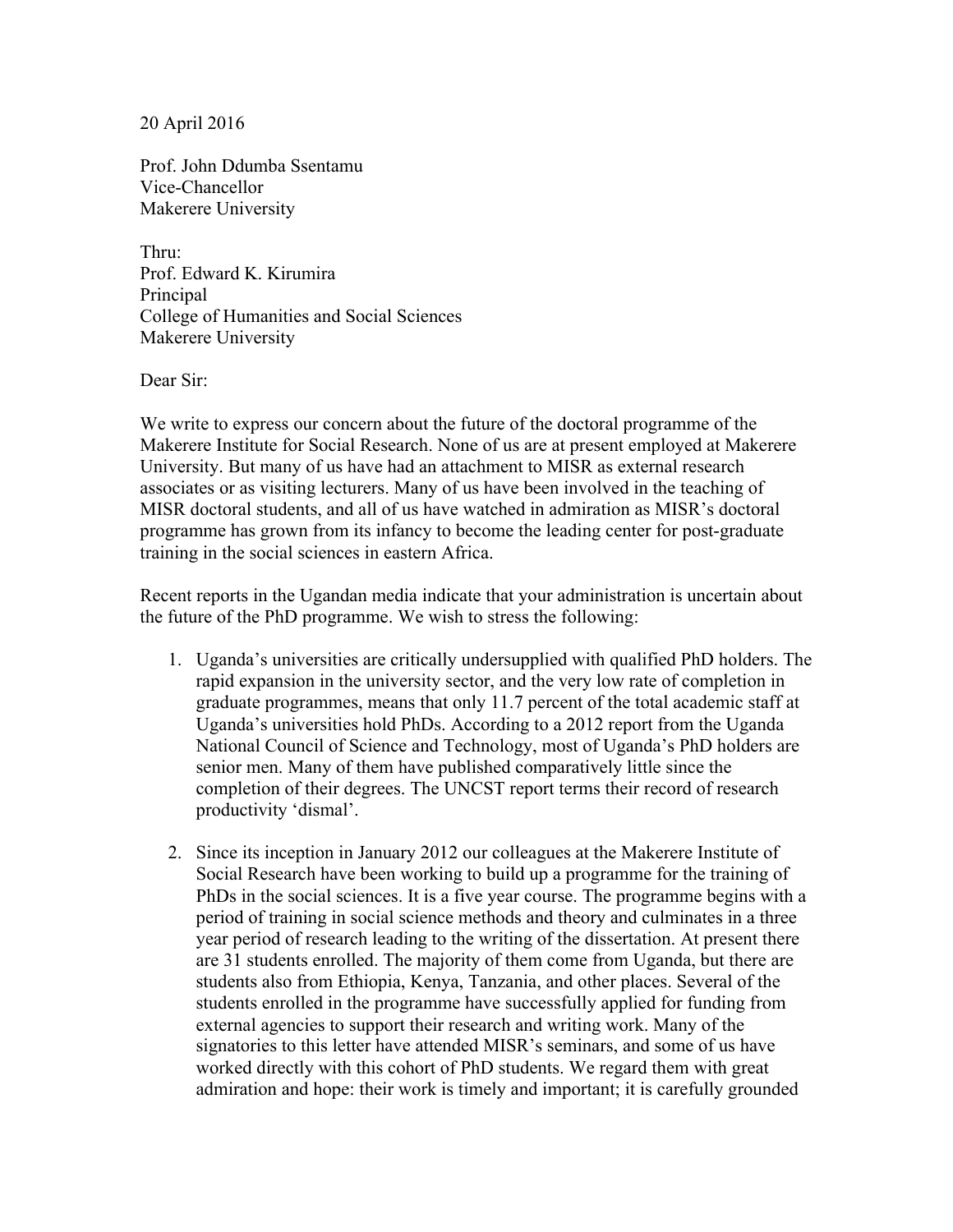in scholarship; and it contributes meaningfully to international debates in the students' respective fields.

We urge you to regard the continuance and expansion of the PhD programme at MISR as a matter of great importance. Over the course of several years MISR's Executive Director, Mahmood Mamdani, has worked with MISR's talented teaching staff to create an extraordinarily valuable centre for the training of a new generation of African social scientists. By virtue of the networks they have established during the course of their training at Makerere graduates of the PhD programme will, in the course of time, take up teaching posts in Uganda and in other places in eastern Africa, constituting a new generation of leadership in Uganda's academic life. It would be a matter of enduring disappointment if, at this early stage, this place of great promise were prematurely closed down.

We further urge you to take into serious consideration the possibility of renewing Prof. Mamdani's contract as Executive Director of MISR. We are aware that some members of the MISR community have made serious complaints about Prof. Mamdani's leadership of the institute. We are not in a position to evaluate these complaints. We urge you to adjudicate them fairly. It is for us to point out that, so far as we are aware, there are no social scientists in Uganda's universities who have greater intellectual and analytical reach, greater organizational prowess, and better connections with external supporters than Prof. Mamdani. In our view it would be premature to deprive MISR of his expert leadership at this crucial stage in the life of the PhD programme.

Sincerely yours,

Dr. Derek R. Peterson Professor of History and African Studies University of Michigan USA

Dr. Luise White Professor of History University of Florida USA

Dr. Richard Reid Head of Department and Professor of the History of Africa School of Oriental and African Studies University of London United Kingdom

Dr. Premesh Lalu **Director** DST/NRF Flagship on Critical Thought in African Humanities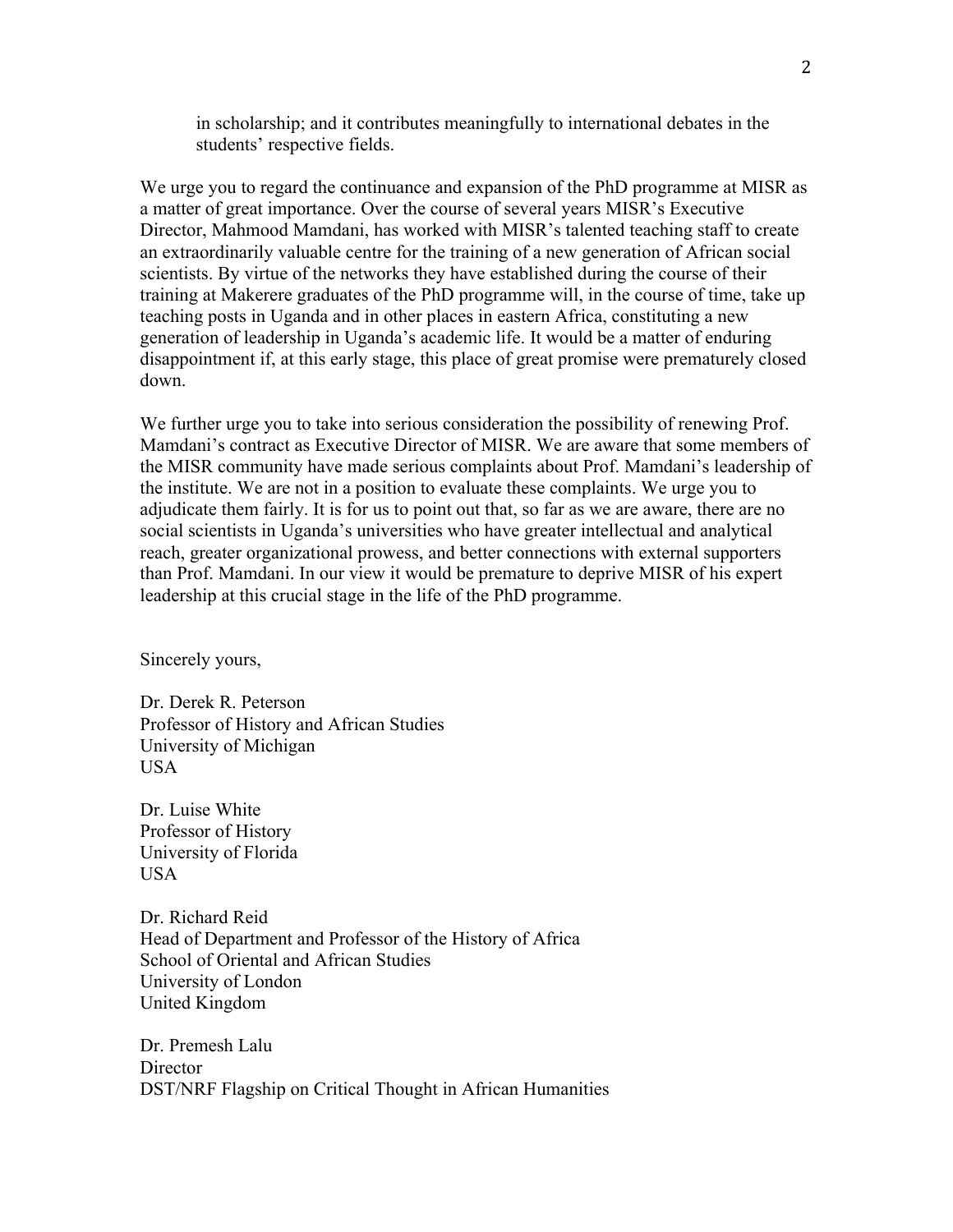Centre for Humanities Research University of the Western Cape South Africa

Dr. John M Lonsdale Emeritus Professor of Modern African History Fellow of Trinity College University of Cambridge United Kingdom

Dr. Partha Chatterjee Professor of Anthropology Columbia University New York **USA** 

Dr. Holly Hanson Professor of History Mount Holyoke College USA

Dr. David Scott Professor of Anthropology Columbia University USA

Dr. Nancy Rose Hunt Department of History University of Michigan USA

Dr. Ebrima Sall Executive Secretary CODESRIA Dakar, Senegal

Dr. Souleymane Bachir Diagne Columbia University New York USA

Dr. Jonathon Glassman Department of History Northwestern University USA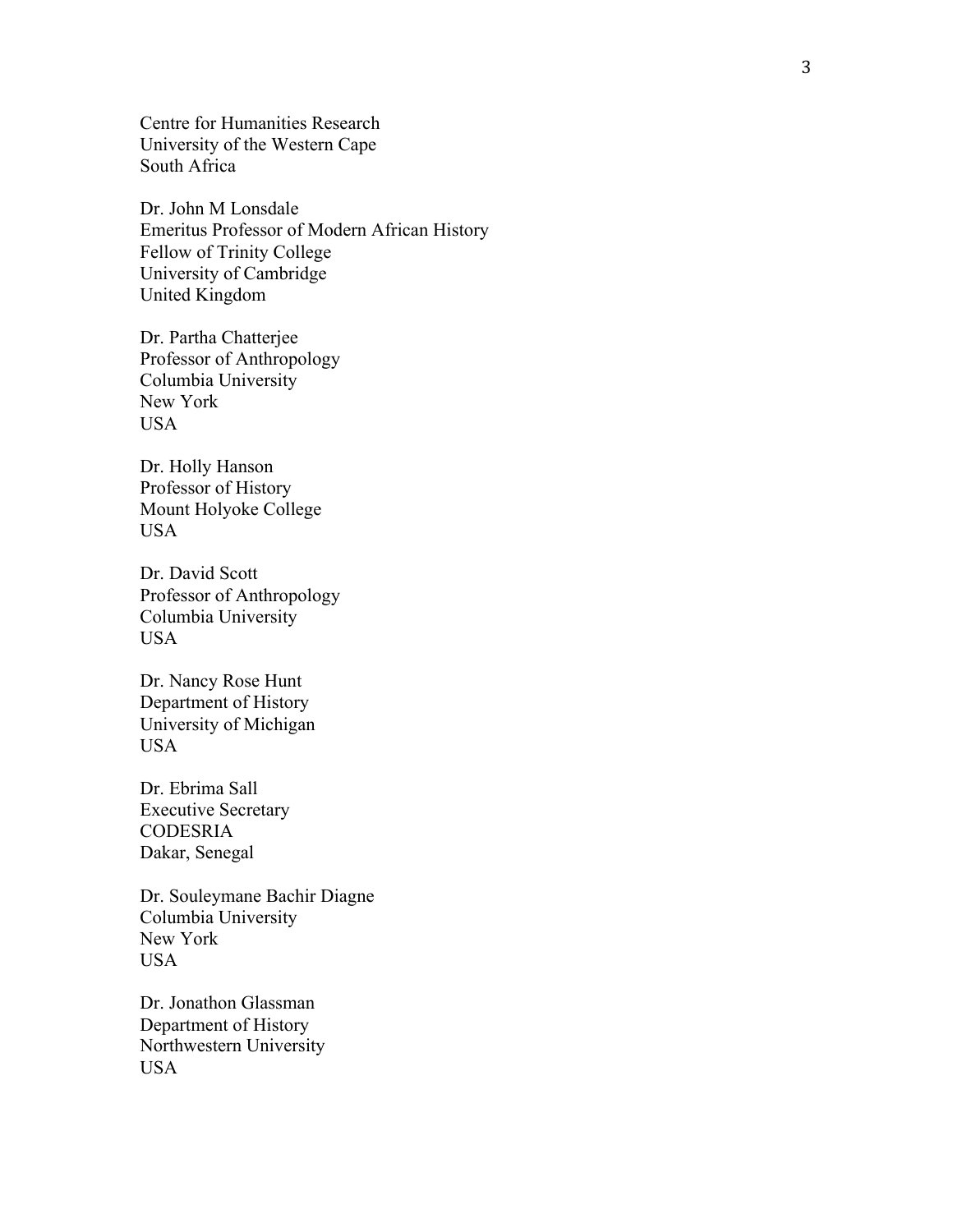Dr. Brinkley Messick Professor of Anthropology Columbia University USA

Prof. Suren Pillay Centre for Humanities Research University of the Western Cape South Africa

Dr. Victoria J. Collis-Buthelezi Lecturer, Department of English University of Cape Town Visiting Researcher, WiSER University of the Witswatersrand South Africa

Dr. Harry Garuba Professor of African Studies University of Cape Town South Africa

Dr. Jean Allman Professor of History and African and African American Studies Director, Center for the Humanities Washington University in St. Louis USA

Dr. David Schoenbrun Associate Professor of History Department of History & Program of African Studies Northwestern University USA

Dr. Marissa Mika History and Sociology of Science University of Pennsylvania USA

Dr. Talal Asad Distinguished Professor of Anthropology Graduate Center, City University of New York USA

Dr. Timothy Parsons Professor of History and African and African American Studies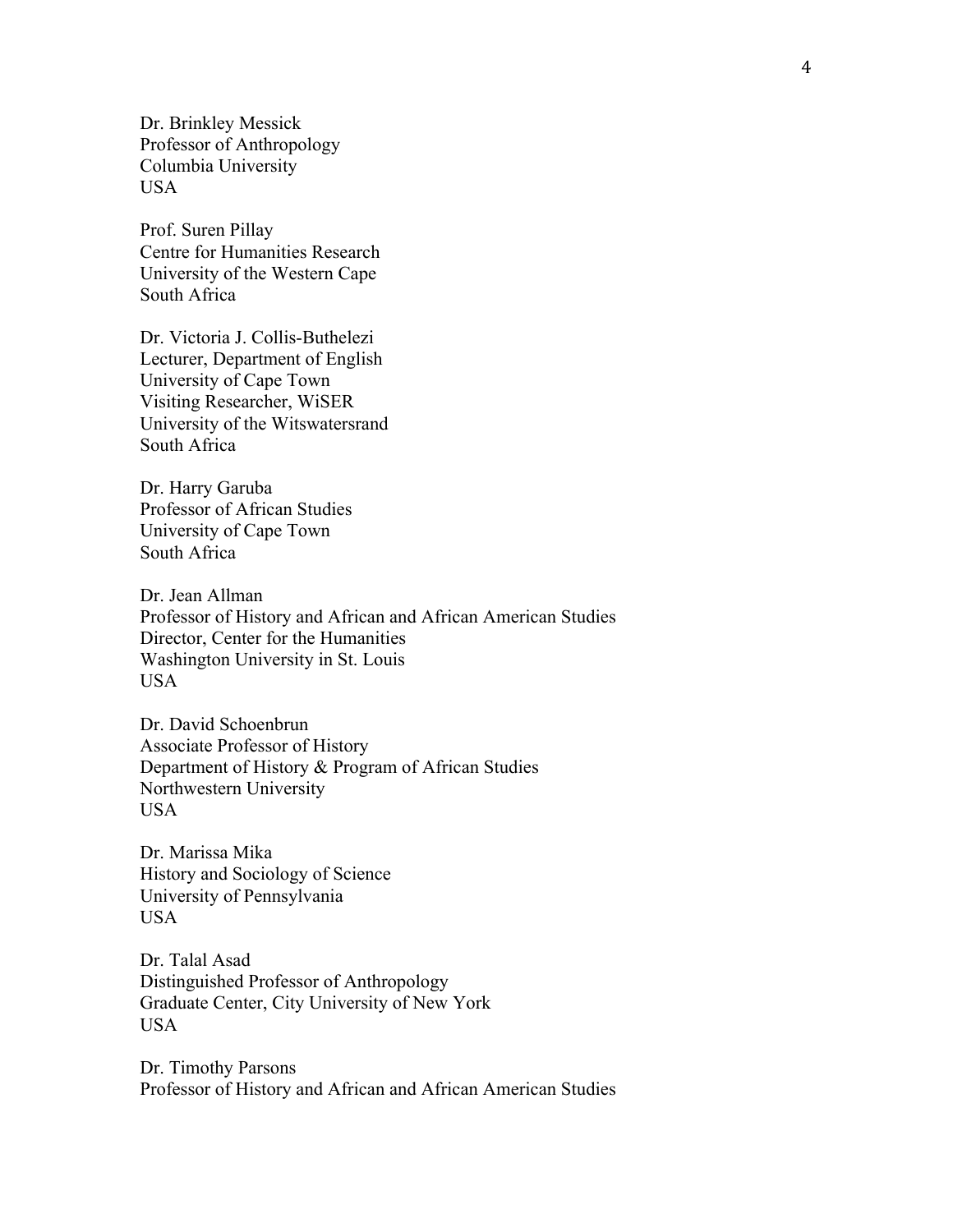Washington University, St. Louis USA

Dr. Nivedita Menon Professor, Jawaharlal Nehru University Delhi, India

Dr. Aditya Nigam Professor, Centre for the Study of Developing Societies Delhi, India

Dr. Richard Vokes Senior Lecturer in Anthropology University of Adelaide Australia

Dr. Neil Kodesh Director, African Studies Program Associate Professor of History University of Wisconsin-Madison USA

Dr. Mamadou Diouf Leitner Family Professor of African Studies and History Columbia University USA

Dr. Jonathon Earle Department of History Centre College USA

Dr. Elaine Salo Associate Professor of Women's and Gender Studies University of Delaware USA

Dr. Lila Abu-Lughod Joseph L. Butte wiser Professor of Social Science Columbia University USA

Dr. Sirisha Naidu Associate Professor of Economics Wright State University USA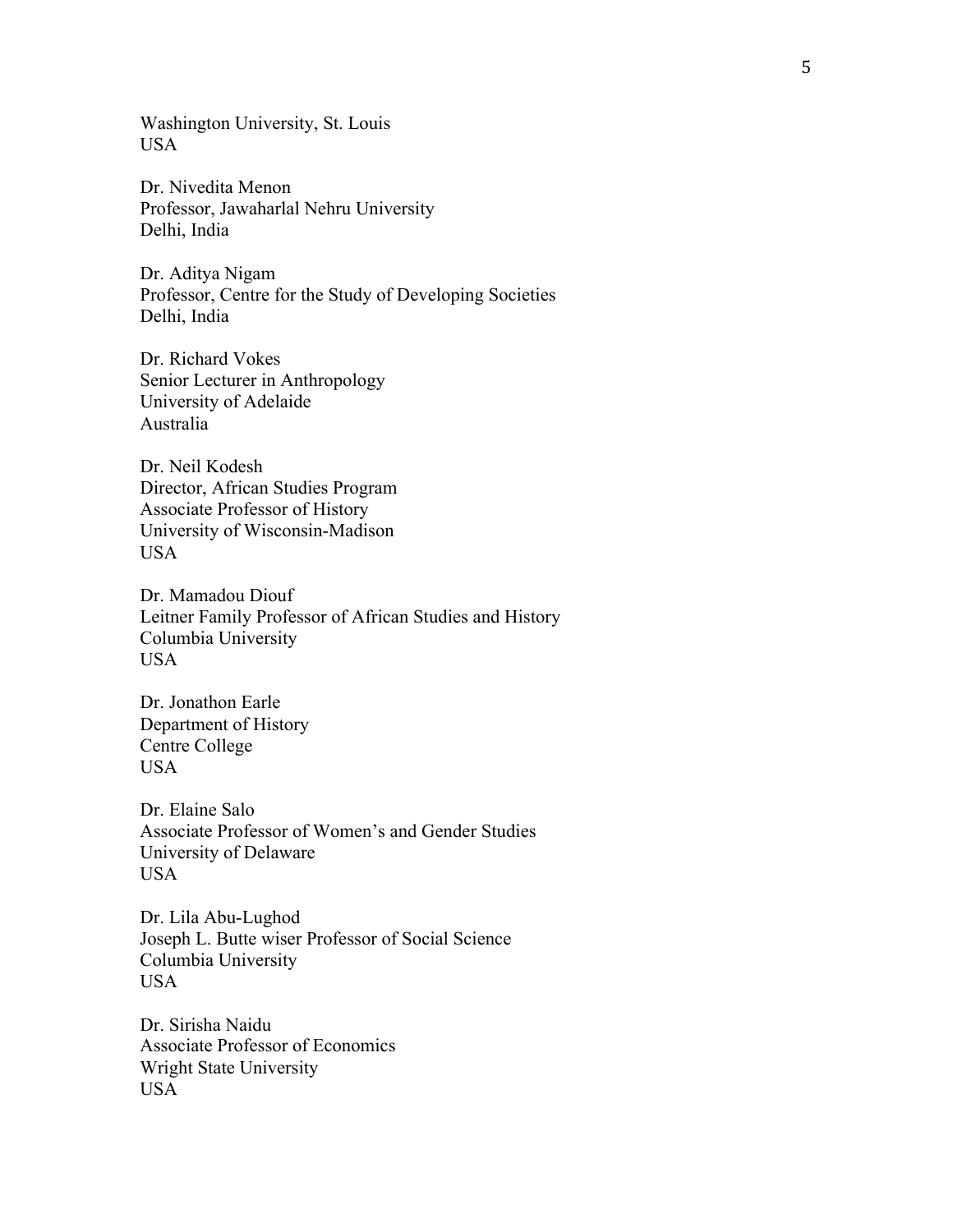Dr. Paolo Israel Senior Lecturer and Postgraduate Coordinator, History Department University of the Western Cape South Africa

Dr. Jung Ran Forte Lecturer, Anthropology and Sociology Department University of the Western Cape South Africa

Dr. Aili Tripp Professor of Political Science and Gender & Women's Studies University of Wisconsin-Madison **USA** 

Dr Shane Doyle Senior Lecturer in African History University of Leeds United Kingdom

Dr. Elliott Green Associate Professor in Development Studies London School of Economics United Kingdom

Dr. Thomas Asher Program Director, Academia in the Public Sphere, Next Generation Social Sciences in Africa Social Science Research Council

Dr. Michael Neocosmos Professor and Director UHURU Unit for the Humanities Rhodes University South Africa

Dr. Anne Pitcher Professor of Political Science and African & African-American Studies University of Michigan USA

Prof. Shamil Jeppie Director, HUMA Department of History University of Cape Town